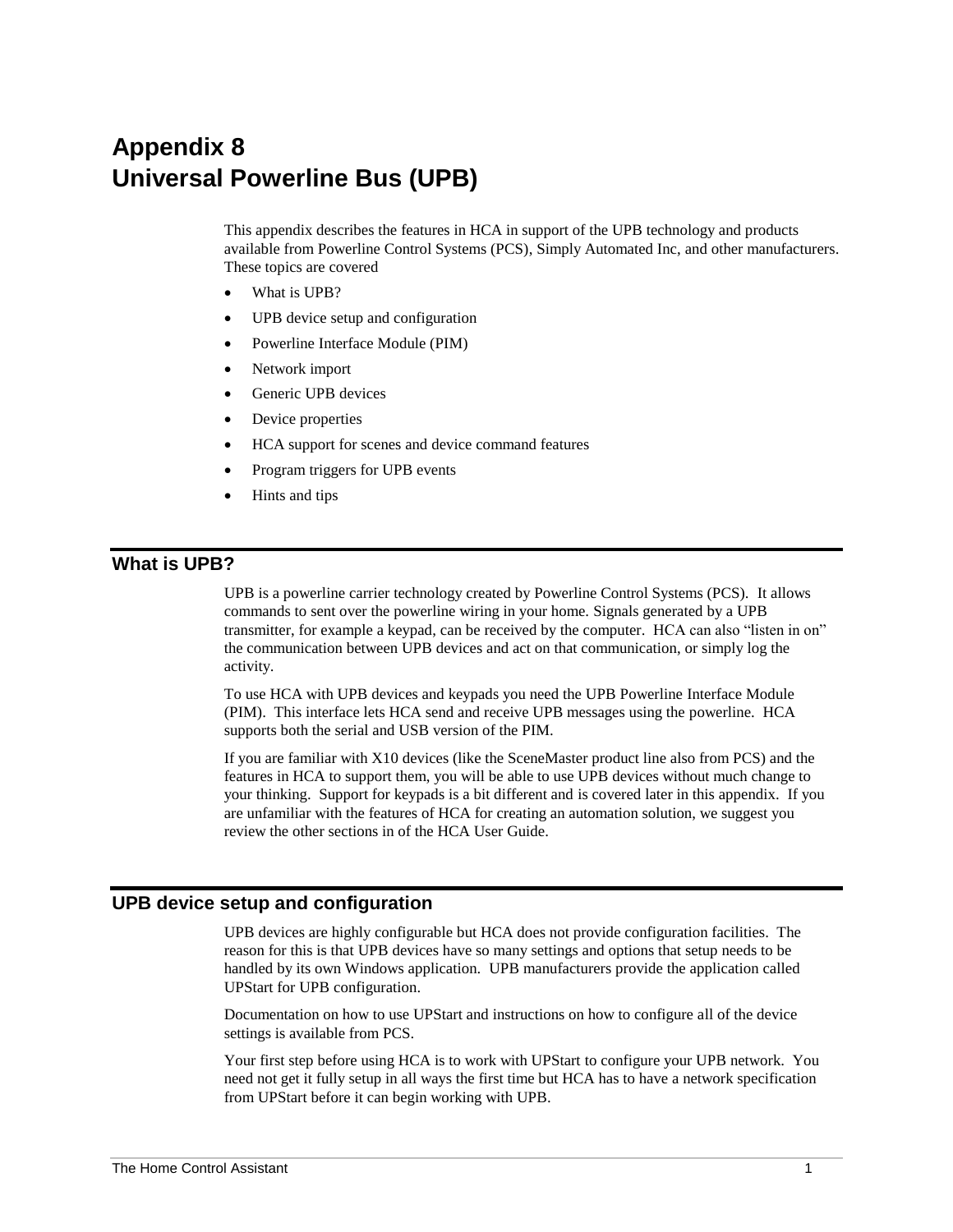Once you have installed and programmed all the devices using UPStart your next step is to export from UPStart a representation of the network. HCA imports this file to acquire all the information it needs to control all your devices and to receive signals from any device transmissions.

To create this export file, select from the UPStart menu: File – Export. You can store the export file in whatever folder that you want. All that is important is that it must be available for HCA to read either locally or over a network. Refer to the UPStart document for details on Export.

There are some tips and tricks described in the last section of this appendix that will help make your use of UPStart and HCA much simpler. Be sure to review that section.

# **Powerline Interface Module (PIM)**

Before HCA can send and receive UPB commands over the powerline, you must connect a Powerline Interface Module (PIM) to the computer HCA is executing on. Open the *HCA Options* dialog and choose the *Hardware* tab.

| Home Control Assistant Options                                                                                                                                | $\mathbf x$                                                                      |
|---------------------------------------------------------------------------------------------------------------------------------------------------------------|----------------------------------------------------------------------------------|
| Client Server   Color and Theme<br>Control Interface   Design Pane   Display Pane  <br><b>Startup</b><br>Interface hardware attached to this computer:        | Hardware<br>Visual Programmer   Advanced   Legacy<br>Extra                       |
| SmartHome Insteon Modem - USB (2412U/2413U)<br>11<br>$\blacktriangledown$<br>Configure<br>Connect<br>Comm <sub>5</sub><br>$\overline{\phantom{a}}$<br>Instean | <b>Unused</b><br>▼<br>Configure<br>Connect<br>Unused<br>$\overline{\phantom{a}}$ |
| PulseWorx UPB PIM - Serial<br>▼<br>Configure<br>Connect<br>Comm 9<br>Serial PIM                                                                               | Unused<br>Configure<br>Connect<br>Unused                                         |
| W800RF32 Wireless Receiver<br>« »<br>$\overline{\phantom{a}}$<br>Connect<br>Configure<br>Comm 16<br><b>W800</b>                                               | Unused<br>Configure<br>Connect<br>Unused<br>$\overline{\phantom{0}}$             |
| Unused<br>-<br>Configure<br>Connect<br>Unused                                                                                                                 | Unused<br>-<br>Configure<br>Connect<br>Unused                                    |
|                                                                                                                                                               | OK<br>Cancel                                                                     |

In the same way you identify all automation interfaces to HCA, all you need do is to select the interface type, communications port, and then press the Connect button. If HCA can read information from the PIM it displays a success message. Any problems with connection are noted in a failure message.

As you can see in this dialog you can attach up to eight automation interfaces to HCA simultaneously. This means that you can use a PIM for UPB messages, an X10 interface for X10 messages, a wireless interface for wireless messages, and even an IR interface for sending IR sequences. More on this later.

## **Network Import**

Now that HCA is talking to the PIM, and you have used UPStart to configure your devices and exported a definition of your network, the next step is to import that UPB network into HCA.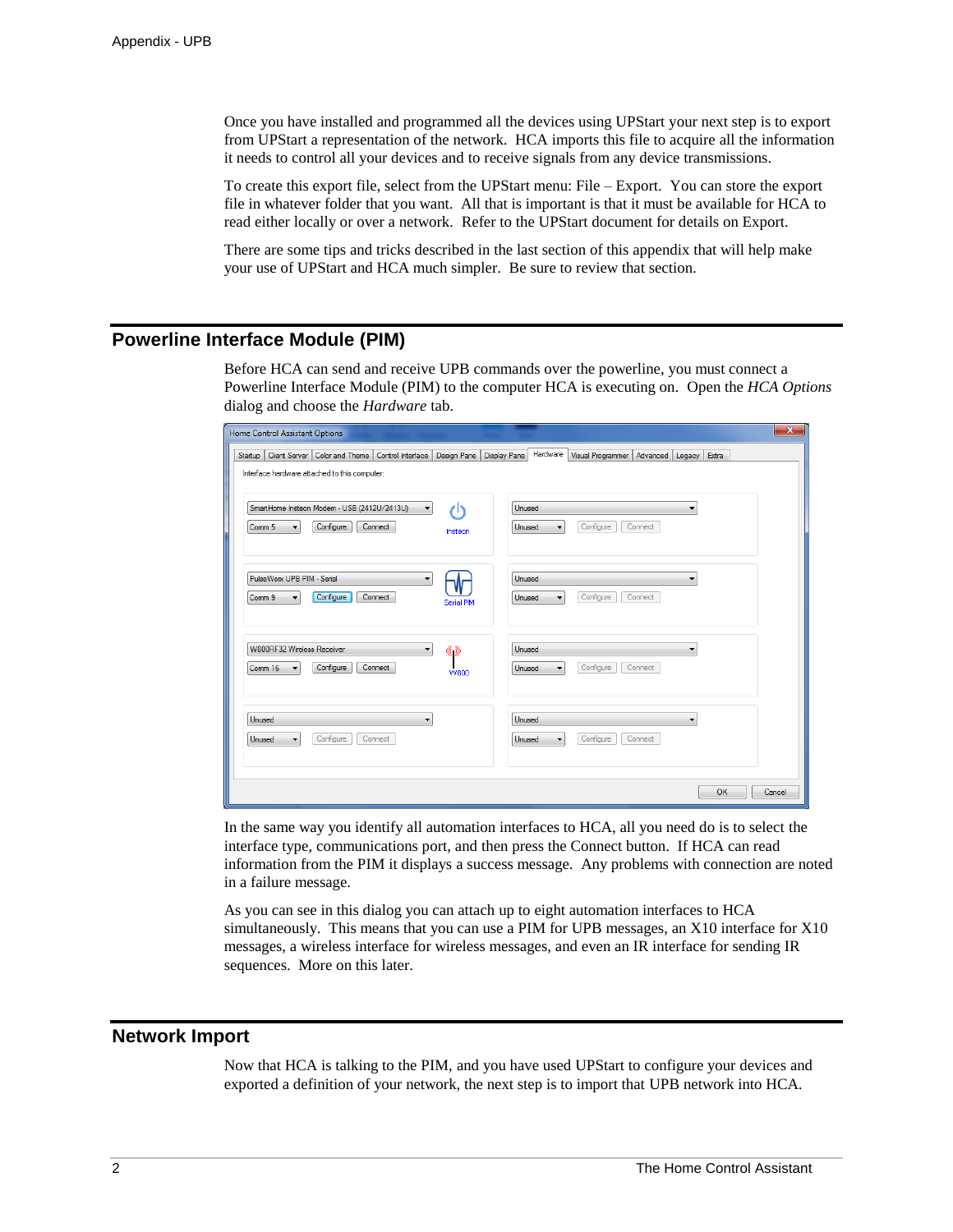#### Getting ready for export in UPStart

But before proceeding with the import of your UPB network into HCA you should first make some additional configuration in UPStart that will greatly improve the import into HCA.

In UPStart for each channel of a device you can specify the icon to represent the device as well as the text below the icon. Also for each channel you get to choose if there should be an icon seen at all. For example, if you are only using 1 input channel of a 3 input IOM you don't need to have icons for the other 2 inputs. This is all specified on the *Remote Access* tab of the device properties dialog.

Here is a screen image from UPStart. In this example, the configuration for this Input-Output module would cause 4 devices to be created in HCA – two for the loads and two for the inputs. No device would be created for input 3.

| Edit Device: Unit 001 - Garage - IOM1 |                  |                                                                                                                                                                                                             |        |                                                                                                                                  |                                                                                                                                                |        |
|---------------------------------------|------------------|-------------------------------------------------------------------------------------------------------------------------------------------------------------------------------------------------------------|--------|----------------------------------------------------------------------------------------------------------------------------------|------------------------------------------------------------------------------------------------------------------------------------------------|--------|
| Receive Ch 1                          | Receive Ch 2     | Transmit Components   Options   Advanced                                                                                                                                                                    |        | <b>Communications Test</b>                                                                                                       | Remote Access                                                                                                                                  |        |
|                                       |                  | this device. If the device has multiple channels or inputs then you can choose different icons for each.<br>For devices with muliple channels or inputs, you can choose for each one if they appear or not. |        | Some devices you may not want to appear on the application display. If "show icon" isn't checked then that device does't appear. | If you plan to access this installation with an application that connects to the PulseWorx Gateway, you can choose the icons used to represent |        |
| Show Icon<br>Г                        | Icon Label       | Icon Name                                                                                                                                                                                                   |        |                                                                                                                                  |                                                                                                                                                |        |
| V Channel 1                           | Lights           | Ceiling Light                                                                                                                                                                                               | Change |                                                                                                                                  |                                                                                                                                                |        |
| $\triangledown$ Channel 2             | Fountain         | Fountain                                                                                                                                                                                                    | Change |                                                                                                                                  |                                                                                                                                                |        |
| $\sqrt{$ Input 1                      | Garage Door      | Door                                                                                                                                                                                                        | Change |                                                                                                                                  |                                                                                                                                                |        |
| $\sqrt{$ Input 2                      | Window           | Window                                                                                                                                                                                                      | Change |                                                                                                                                  |                                                                                                                                                |        |
| $\n  Input 3\n$                       | IOM <sub>1</sub> | Appliance                                                                                                                                                                                                   | Change |                                                                                                                                  |                                                                                                                                                |        |
|                                       |                  |                                                                                                                                                                                                             |        |                                                                                                                                  |                                                                                                                                                |        |
|                                       |                  |                                                                                                                                                                                                             |        | <b>Read Device</b>                                                                                                               | OK<br>Program Device                                                                                                                           | Cancel |

From the UPStart export file, these settings are also imported.

- Room icon choices. This is in the Application menu on the "Export" submenu.
- Keypad button names specified on the "Engraving" tab in the properties for the PulseWorx keypads is now imported and used when showing the keypad in the Control UI popup.

Note that if you have previously imported your design, HCA does not change the HCA device name (the icon label) and icon selected for existing devices. The import doesn't want to override your icon choice you have made in HCA and also doesn't want to change the HCA device name which might break some HCA programs.

An excellent reason to take the time to define names for the parts of devices that have multiple channels comes when you use them in the Visual Program Test element.

As another example when using the input-output module, suppose that you were not using outputs 1 and 2 and only inputs 2 and 3. Also suppose you called input 2 "Washer" and input 3 "Dryer".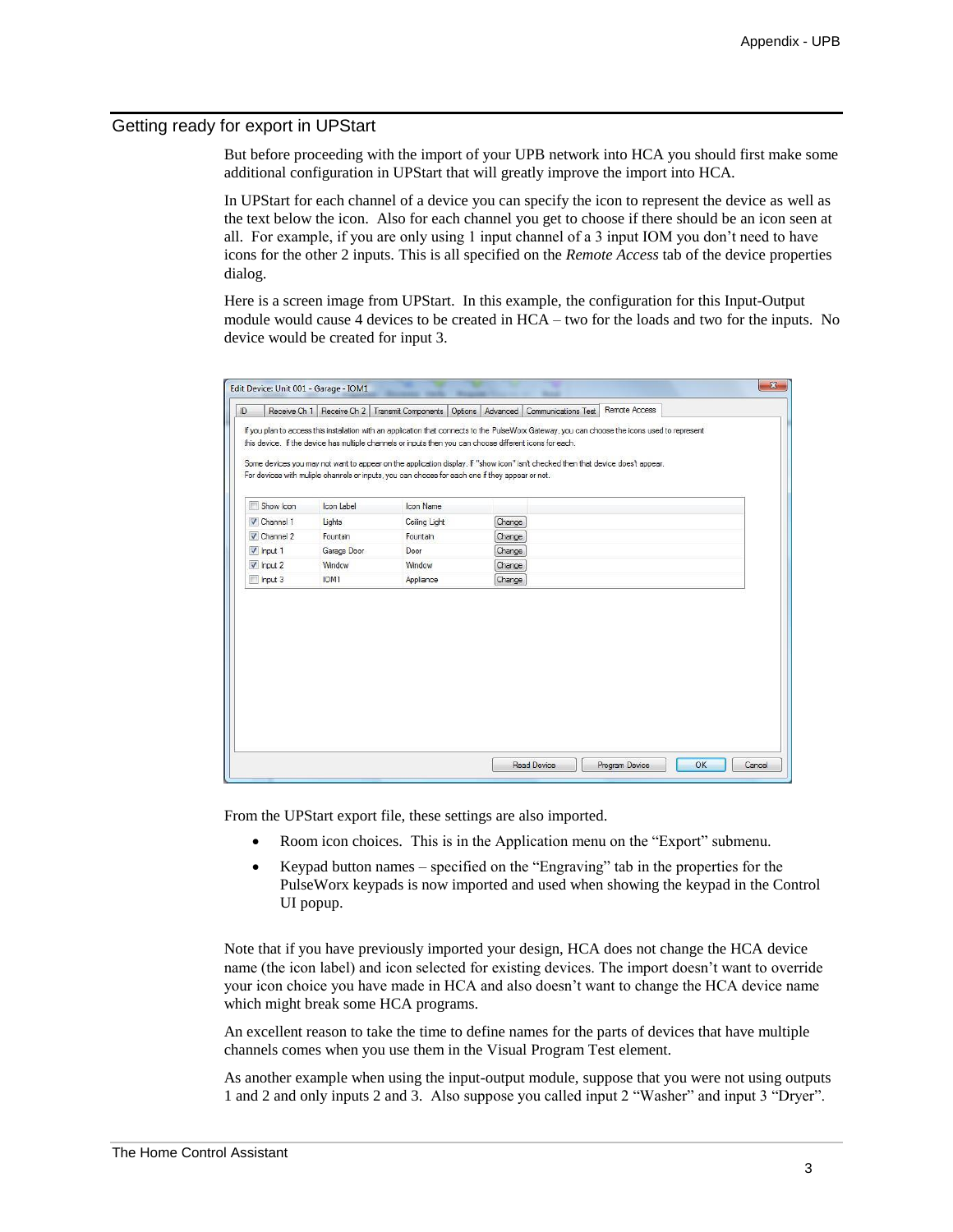In the test element you would then see these devices as choices.

- Washer
- Dryer

This is more convenient then remembering "Input 2" or "Input 3".

#### Importing a UPB network

To import a UPB network, press the *UPB Import* button in the ribbon *Protocols* category. When you do that, the following dialog displays:

| <b>UPB Network Import</b>                                                                                                                                                                                                                                                                                                                                |               |  |  |  |  |
|----------------------------------------------------------------------------------------------------------------------------------------------------------------------------------------------------------------------------------------------------------------------------------------------------------------------------------------------------------|---------------|--|--|--|--|
| In order to have HCA know about all the UPB devices on your network, HCA reads a file.<br>written by the UPB Setup Program (UPStart). Each time you make a change to your network.<br>you need to re-export and then re-import into HCA. This keeps the HCA devices that represent<br>your UPB switches, modules, and keypads up to date.                |               |  |  |  |  |
| So that a re-import of the same network doesn't create new devices but just updates your existing<br>ones, you must specify how the import matches up the file with your devices. Use match by name<br>if you have not changed any room or device names in UPStart. Use match by id if you didn't<br>change any unit ids.<br>Path to UPStart export file |               |  |  |  |  |
| C:\Users\Kimberly\Documents\UPB\NaAckTest.upe                                                                                                                                                                                                                                                                                                            | <b>Browse</b> |  |  |  |  |
| Match import to existing devices by name                                                                                                                                                                                                                                                                                                                 |               |  |  |  |  |
| $\heartsuit$ Match import to existing devices by network and unit id                                                                                                                                                                                                                                                                                     |               |  |  |  |  |
| $\Box$ Remove unmatched devices from the design                                                                                                                                                                                                                                                                                                          |               |  |  |  |  |
| ΠK<br>Cancel                                                                                                                                                                                                                                                                                                                                             |               |  |  |  |  |

Enter into the dialog three pieces of information:

- The path to the file created by UPStart for your network. This is the file that UPStart wrote when you selected File – Export. These files have a UPE type.
- The method that HCA uses to match what comes from the network export file with devices already in your design.
- If after the import, if any unmatched devices should be removed from your HCA design.

As described in the text of the dialog, each time you use UPStart to change your network it is essential that you export the network definition and then import that into HCA. If you don't do that, HCA may not operate correctly as it will have out of date information about how your UPB devices are programmed.

The first time you import, HCA creates new devices in your design to match what was in the import file. Subsequent imports don't want to create new devices – they want to update the existing ones. How does HCA know what needs to be updated and what needs to be added?

This is the purpose of the two match options seen on the preceding screen display. These options tell HCA how to match what it reads from the network import file with the existing devices in your design. It can do this in two ways:

• By name. HCA matches the existing devices by the room and device name from the UPB Id information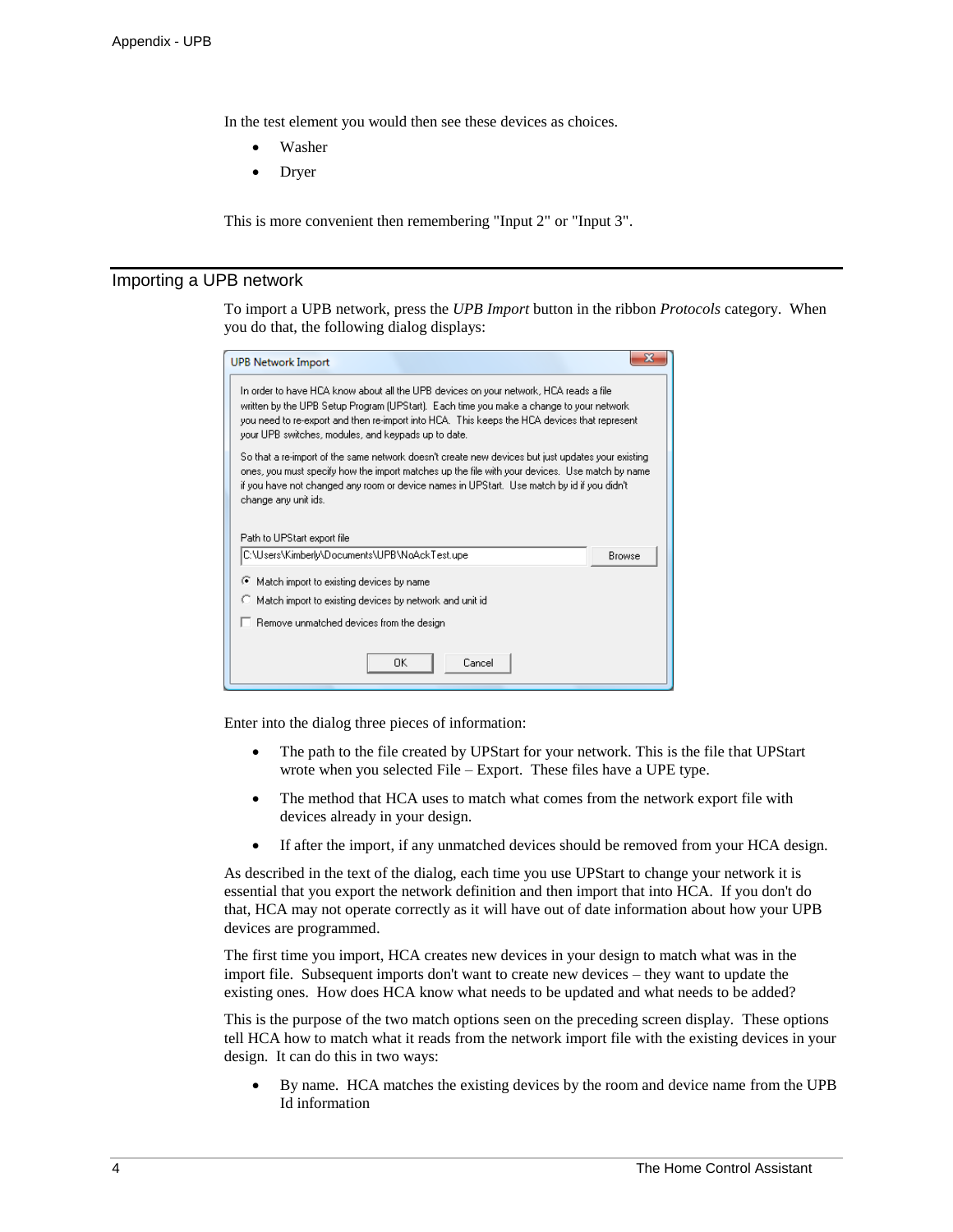• By unit id. HCA matches the existing devices by the unique unit id given to any UPB device.

Which one should you use? It all depends upon what you changed in UPStart:

- If you modified device or room names, then have HCA match based upon the unit id.
- If you modified unit ids, then match based upon the names.
- If you modified some room or device names and some unit ids, choose the option that has the least impact on your design. For example, if you changed 4 names and 1 unit id, you'd probably match based on unit id, as only one mismatch occurs.

Once the import completes, HCA displays how many devices were added, updated, or removed.

It is important that HCA matches imported devices to existing devices so that any of your schedules and programs that use these devices don't get effected.

**Hint:** The UPB room name and device names matches well with the HCA concept of two-part names. The room name of each imported device is used for the folder, and the device name is used for the HCA device name.

#### **Generic UPB Devices**

The previous section described how you use the UPB configuration program called UPStart to add your devices to HCA using an import. This works well for almost all UPB devices.

There are, however, some UPB devices that UPStart doesn't configure. These are generally ones that do not access the powerline directly but rather connect to the powerline though the UPB Powerline Interface. This is the same unit as HCA uses to access the powerline for UPB. In this case the only way to add these sorts of devices to HCA is using the New Device Wizard.

In step 3 of the Wizard choose as the manufacturer "UPB" and select the device that most closely represents what you are adding. In the Wizard step 4 this dialog appears:

|             | New Device Wizard - Step 4 of 7 (Test - UPB Switch)       |                                                         | $\mathbf{x}$ |
|-------------|-----------------------------------------------------------|---------------------------------------------------------|--------------|
|             | Network ID: 1<br>Unit ID: 1<br>Room Name:<br>Device Name: | What are the network settings on this device?<br>₹<br>릨 |              |
|             | Test                                                      | Test the selected settings: Send On - Delay - Send Off  |              |
| $\leq$ Back | $>$ Next                                                  | Finish                                                  | Cancel       |

In this dialog you must enter the network id and unit id as well as the room and device names for the new unit. Once the device is added this way you can control it as a normal UPB device.

Why wouldn't you add all your UPB devices this way? Simply put, because HCA has no understanding of the properties of the device or what links are in its Receive Components Table. So if you can setup the device with UPStart do so and import from UPStart into HCA.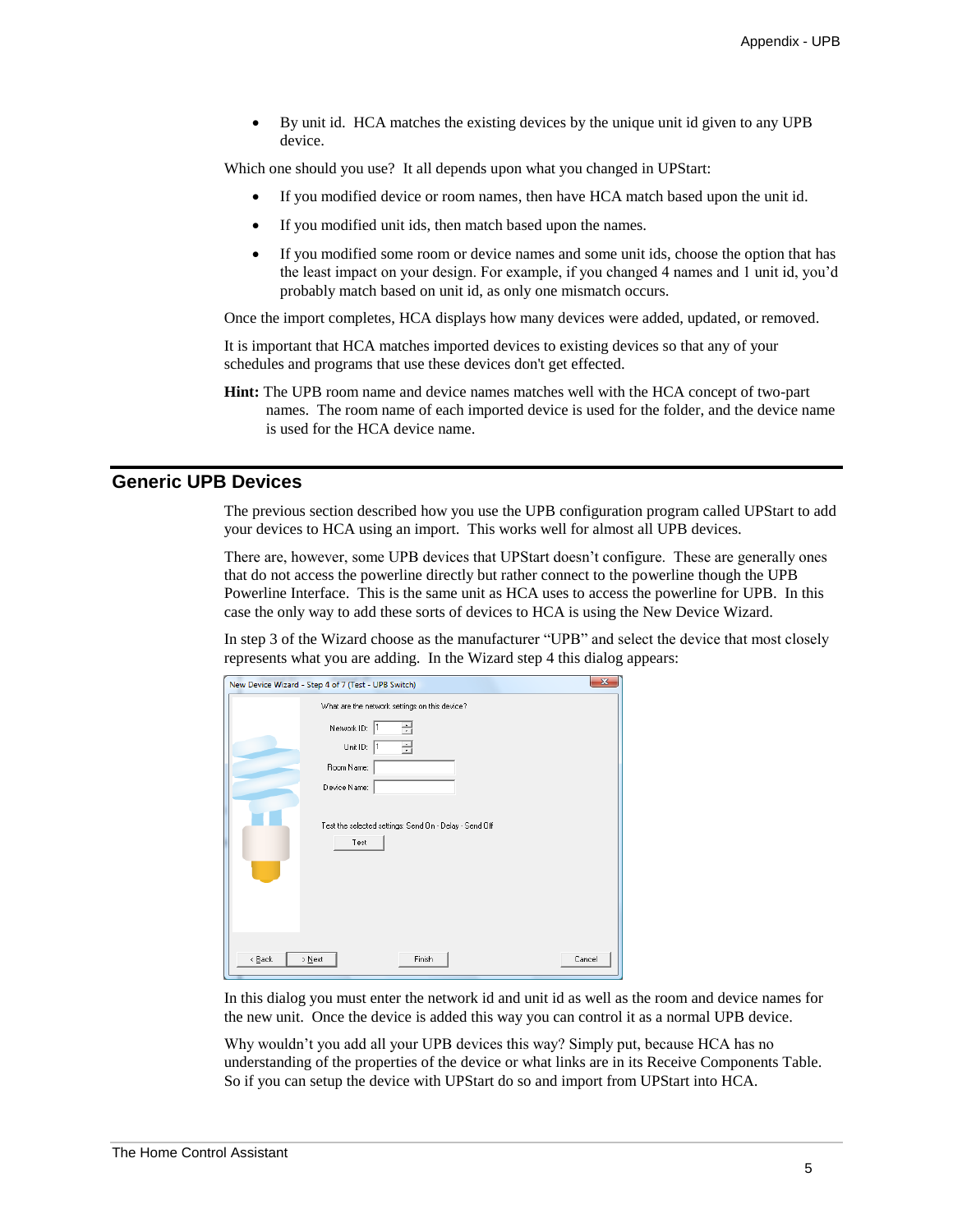# **Device Properties**

Like almost everything in HCA, UPB devices have properties. Most of these are the same ones that other devices have in HCA: Name, Notes, Icon, Logging options, what displays the icon appears on, and restart options.

For UPB devices some UPB information is also shown. For example, selecting a UPB device, opening its properties dialog, and choosing the UPB Id tab shows the following:

| Name Notes Type UPB Id Triggers Options Restart I Icon Display Log Groups Schedule References Green<br>UPB ID values - must match what is programmed into the device<br>Test<br>Room Name<br>Device<br>Device Name<br>Unit ID<br>Network ID<br>(PCS) Powerline Control Systems<br>Manufacturer ID<br>(FMD2) Fixture Module - Dimmer<br>Product ID<br> 05.53 <br>Firmware Version<br> 2 <br>Channel |
|----------------------------------------------------------------------------------------------------------------------------------------------------------------------------------------------------------------------------------------------------------------------------------------------------------------------------------------------------------------------------------------------------|
|                                                                                                                                                                                                                                                                                                                                                                                                    |
|                                                                                                                                                                                                                                                                                                                                                                                                    |
|                                                                                                                                                                                                                                                                                                                                                                                                    |
|                                                                                                                                                                                                                                                                                                                                                                                                    |
|                                                                                                                                                                                                                                                                                                                                                                                                    |
|                                                                                                                                                                                                                                                                                                                                                                                                    |
|                                                                                                                                                                                                                                                                                                                                                                                                    |
|                                                                                                                                                                                                                                                                                                                                                                                                    |
|                                                                                                                                                                                                                                                                                                                                                                                                    |
|                                                                                                                                                                                                                                                                                                                                                                                                    |
|                                                                                                                                                                                                                                                                                                                                                                                                    |
|                                                                                                                                                                                                                                                                                                                                                                                                    |
|                                                                                                                                                                                                                                                                                                                                                                                                    |
|                                                                                                                                                                                                                                                                                                                                                                                                    |
|                                                                                                                                                                                                                                                                                                                                                                                                    |
|                                                                                                                                                                                                                                                                                                                                                                                                    |
|                                                                                                                                                                                                                                                                                                                                                                                                    |
|                                                                                                                                                                                                                                                                                                                                                                                                    |
| Cancel<br><b>OK</b>                                                                                                                                                                                                                                                                                                                                                                                |

Some of the UPB Id information you are familiar with in UPStart is displayed here. While this information is useful, the most important information is on the Options tab.

|              | Schedule            |                                   |                                                      | Referenced By |                 |                                                                                                                                | <b>Power Track</b> |                | Green |         | Tags |        |
|--------------|---------------------|-----------------------------------|------------------------------------------------------|---------------|-----------------|--------------------------------------------------------------------------------------------------------------------------------|--------------------|----------------|-------|---------|------|--------|
| <b>Name</b>  | <b>Notes</b>        | <b>Room</b>                       | <b>Type</b>                                          | <b>UPB</b> Id | <b>Triggers</b> | Options                                                                                                                        | Poll               | <b>Restart</b> | Icon  | Display | Log  | Groups |
| Transmission |                     |                                   |                                                      |               |                 |                                                                                                                                |                    |                |       |         |      |        |
|              |                     |                                   | Confirm receipt of commands sent by ACK              |               |                 | Transmit count                                                                                                                 | Send once          |                |       |         |      |        |
|              |                     |                                   | Confirm receipt of commands sent by Status Request   |               |                 |                                                                                                                                |                    |                |       |         |      |        |
|              |                     |                                   |                                                      |               |                 |                                                                                                                                |                    |                |       |         |      |        |
|              | Level and Ramp rate |                                   |                                                      |               |                 |                                                                                                                                |                    |                |       |         |      |        |
|              |                     |                                   |                                                      |               |                 | Select defaults on level and ramp rate used when controlling a device from the UI and from a schedule. These could be the same |                    |                |       |         |      |        |
|              |                     |                                   | defaults stored in the device but they need not be.  |               |                 |                                                                                                                                |                    |                |       |         |      |        |
|              |                     |                                   |                                                      |               |                 | When using the Visual Programmer you can chose any of the available levels and rates. What is chosen here applies only to      |                    |                |       |         |      |        |
|              |                     | schedules and the User Interface. |                                                      |               |                 |                                                                                                                                |                    |                |       |         |      |        |
|              |                     |                                   | When controlled ON use the last light level          |               |                 |                                                                                                                                |                    |                |       |         |      |        |
|              |                     |                                   | When controlled ON use this light level: 100         |               | $\frac{1}{x}$   |                                                                                                                                |                    |                |       |         |      |        |
|              |                     |                                   | When changing light levels use the default fade rate |               |                 |                                                                                                                                |                    |                |       |         |      |        |
|              |                     |                                   | When changing light levels use this fade rate:       |               | Snap!           |                                                                                                                                |                    |                |       |         |      |        |
|              |                     |                                   |                                                      |               |                 |                                                                                                                                |                    |                |       |         |      |        |
|              |                     |                                   |                                                      |               |                 | To better work with linked keypad indicators, control this device ON using this link: Hot Water (link 016)                     |                    |                |       |         |      |        |
|              |                     |                                   |                                                      |               |                 | and OFF using this link: Do not control by link                                                                                |                    |                |       |         | ▼    |        |
|              |                     |                                   |                                                      |               |                 |                                                                                                                                |                    |                |       |         |      |        |
|              |                     |                                   |                                                      |               |                 |                                                                                                                                |                    |                |       |         |      |        |
|              |                     |                                   |                                                      |               |                 |                                                                                                                                |                    |                |       |         |      |        |
|              |                     |                                   |                                                      |               |                 |                                                                                                                                |                    |                |       |         |      |        |
|              |                     |                                   |                                                      |               |                 |                                                                                                                                |                    |                |       |         |      |        |
|              |                     |                                   |                                                      |               |                 |                                                                                                                                |                    |                |       |         |      |        |
|              |                     |                                   |                                                      |               |                 |                                                                                                                                |                    |                |       |         |      |        |
|              |                     |                                   |                                                      |               |                 |                                                                                                                                |                    |                |       |         |      |        |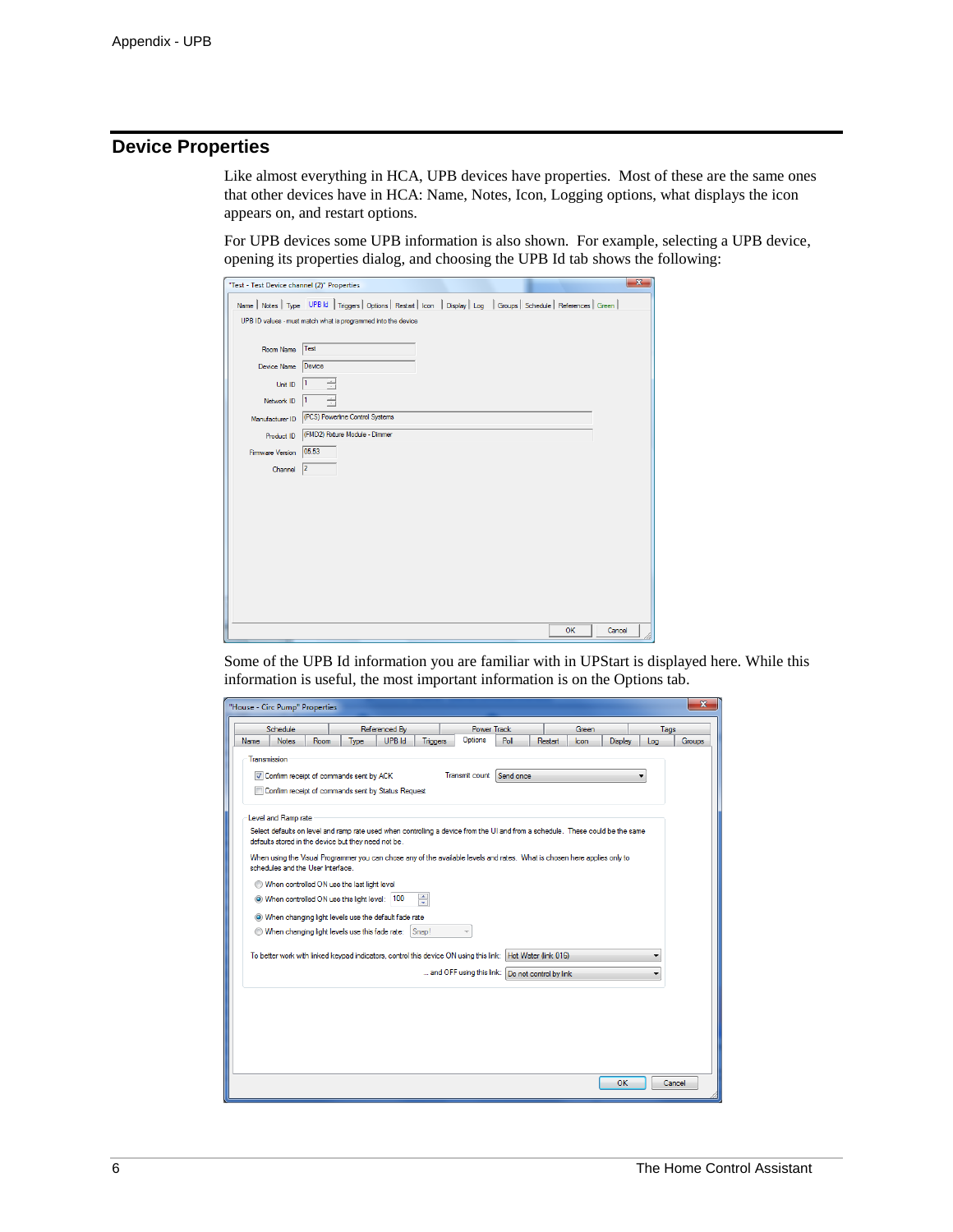For a device these options can be set:

- Confirm receipt of commands by ACK. The UPB protocol contains an option that asks a device that is sent a command to respond back saying it was received. This is a very low overhead option. If the device doesn't ACK, then HCA retransmits the command.
- Confirm receipt of command by status request. This is an option built on top of the UPB protocol. Each time a device is sent a command to change illumination level (on, off, or dim) HCA follows up the command with a status request asking for the light level. HCA compares the two and if the device is not at the level it expects, it sends the command again.

Two important points about this. HCA doesn't send the status request immediately. It queues it for a later time when there are no pending transmissions. This means if three lights use this status confirm option and they are all sent a dim to 50% command, the status poll for the first happens after the 3rd light has been sent its 50% command. Secondly, use of these options adds a lot of extra powerline traffic. More traffic increases the chance of command collisions. Because of that, use this option carefully.

- Transmit count. As part of the UPB protocol, commands can be sent more than once and the devices know if these are repeats or not. You can use this to increase reliability of command reception. You can specify the number of repeats (1, 2, 3, or 4). If your UPB network has an active repeater HCA always sends each message a minimum of two times as needed by the repeater.
- Each command sent to a UPB device may contain the light level and fade rate. If the command sent doesn't specify the level or rate, the default values programmed into the device (by UPStart) are used instead. In this way you can program a light so that an ON command results in 90% illumination (or 80% or whatever). In addition, you can program the amount of time – called the fade rate – it takes to change the light level.

Anytime you control a light, HCA can send a level and a rate that you choose or it can just let the default value in the device be used. That is what the options in the "Level and ramp rate" box are all about.

- **Hint:** In the Visual Programmer you can have exact control over the level and rate for each command sent to the device.
	- The last option changes how HCA sends messages to the device. Normally HCA just controls the device directly. However, if you have keypad indicators that show the state of a device it would be better to control the device by a link. That way any indicaro9r will also turn on or off as the device goes on or off.

# **UPB Commands**

If you are familiar with the X10 or Insteon powerline commands, UPB commands will take some getting used to. They are vastly different. You might be tempted to skip this section if all you want to do with your UPB devices is to make then go on, off, or dim. But UPB devices are capable of much more than X10 devices, so you may want to take a few minutes to fully understand the UPB commands what there effects are.

**Hint:** What follows is a very condensed and simplified explanation of UPB command. Refer to the documentation available on the PCS web site for more details.

There are five UPB commands that HCA works with. They are the Activate, Deactivate, Goto, Blink, and Request Status commands. But that's not the whole story. Most commands are sent in either of two formats: a direct command or a link command.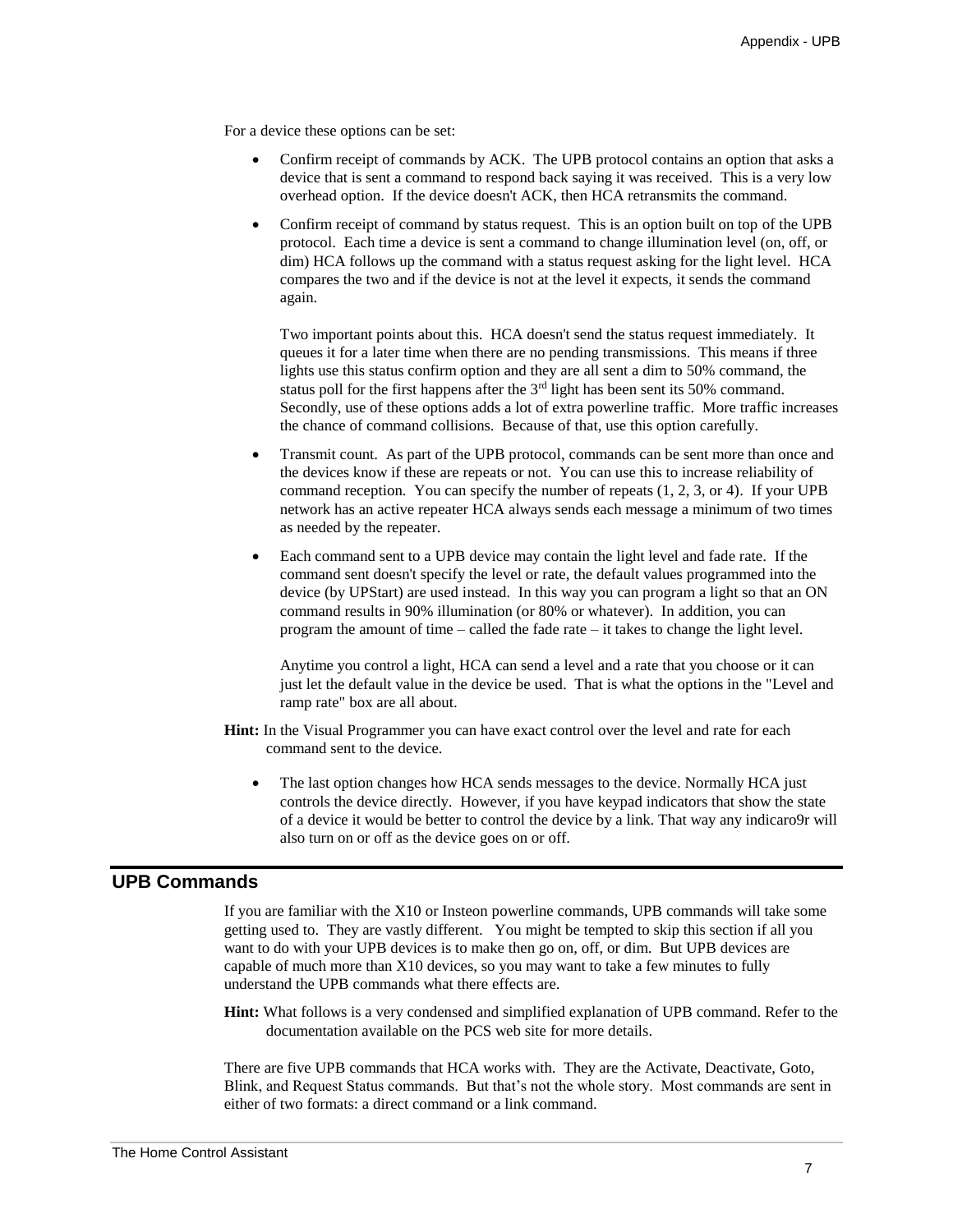#### Direct commands

The direct format is just about what you would expect. The command is sent to only one device and so affects only that device. The Goto, Blink, and Get Status commands can be sent as direct commands.

The Goto command is sent with a level (0 to 100%) and optionally a fade rate. If the fade rate is omitted, the default fade rate of the device is used.

The Blink command specifies the blink rate.

The Get Status command just asks the device to respond with its current level. For multi-channel devices, information on each channel is returned.

#### Link commands

The link format takes a bit more explanation. Associated with any UPB device that can receive commands (like a switch or module) is what is called a Receive Components Table. This is similar to the stored presets in a SceneMaster or SwitchLinc device. Each entry in the Receive Components Table contains a level and, if the device is dimmable, a fade rate.

How would you use these presets? Below is a table representing three switch-controlled lights, with three different settings, for three different uses:

| Link Name    | <b>Wall Light</b> | Table Lamp | <b>Big Light</b> |
|--------------|-------------------|------------|------------------|
| TV Time      | 80%               | 50%        |                  |
| Late Night   | 20%               | 20%        | 10%              |
| Conversation | 60%               | 80%        | 60%              |

Using UPStart you program the three switches for these lights. For the switches that control the Wall and Table lights, three presets are used. For the switch that controls the Big Light, only two are needed.

When do these different presets get activated? When the switch receives a Activate command that includes what is called a Link Id. What is a Link Id? It is just a number between 1 and 250. Since it can be difficult to remember numbers, in UPStart you should assign these link ids a name. Select from the UPStart menu: Network – Link Names.

In this example, when the "TV Time" link is received by the Wall Light it changes to 80%, when received by the Table Lamp it goes to 50% and when received by Big Light, nothing happens. Similar actions happen when the Late Night link and the Conversation link are received.

One way to think of Activating a link is to tell all of the devices in your UPB network this:

*When receiving an Activate command, if you have a link named \_\_\_\_ in one of your presets, then respond as that preset tells you to. If you don't have a link named \_\_\_\_\_ in one of your presets, then do nothing.*

The Deactivate command says a similar thing:

*When receiving a Deactivate command, if you have a link named \_\_\_\_ in one of your presets, then go off. If you don't have a link named \_\_\_\_\_ in one of your presets, then do nothing.*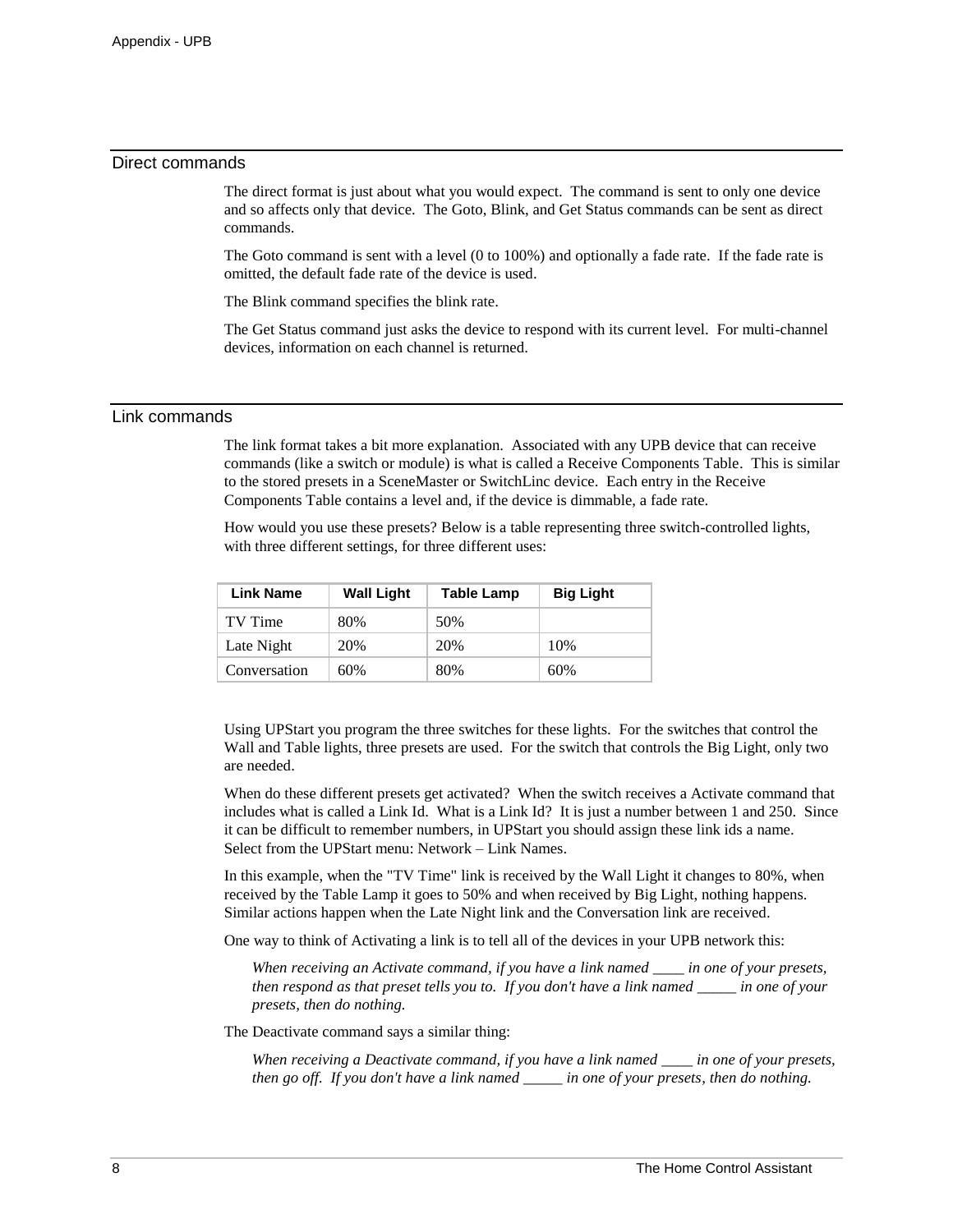And if that was the end of the story UPB devices would be very capable. But you can do more! The Goto and Blinks commands described above can also be sent in the link format. When sent like this, devices respond as:

*When receiving a link format Goto command, if you have a link named \_\_\_\_ in one of your presets, then respond as specified in the goto command ignoring the level and rate in the Receive Components Table. If you don't have a link named \_\_\_\_\_ in one of your presets, then do nothing.*

Using all these commands in the Link and Direct format you can do quite a bit with UPB commands.

Just to complete this discussion, the Activate and Deactivate commands can only be sent in the Link format. The Get Status command can only be sent in the Direct format. The Goto and Blink commands can be sent in either format.

#### **HCA support for scenes and device command features**

As explained above, when using UPB devices you have the option of working with a single device – by sending a command in a direct format -or with a set of devices – by sending a command in the link format.

#### Direct commands

Using UPB devices in HCA is just about like using any other device type. They can be included in schedules and controlled by programs. About the only difference from other types of devices is that UPB devices can't be members of a group.

In addition to control by a schedule, you can control a device using the Visual Programmer On, Off, and Dim elements. When working with UPB devices, the Visual Programmer elements have an extra parameter:

| 53<br><b>On Properties</b>                                                                  |
|---------------------------------------------------------------------------------------------|
| This element tums a device, group, or room ON, or starts a program with an ON trigger<br>ON |
| Device, Group, Room, or Program:                                                            |
| Dev: Great Room - Tower Left                                                                |
| Using this fade rate: 5.0 seconds<br>Cancel<br>                                             |

In this example the UPB device is told to turn ON with a 5 second fade rate. The fade rate can also be specified when using the OFF and DIM elements.

In addition to the ON, OFF, and DIM commands the Visual Programmer also has a Blink element that sends the blink command to a UPB device. That element lets you set the blink rate.

Since all UPB devices respond to status requests, when using the Visual Programmer Test element to test for on, off, or dim, sends a status request to the device and performs the test based upon the status returned.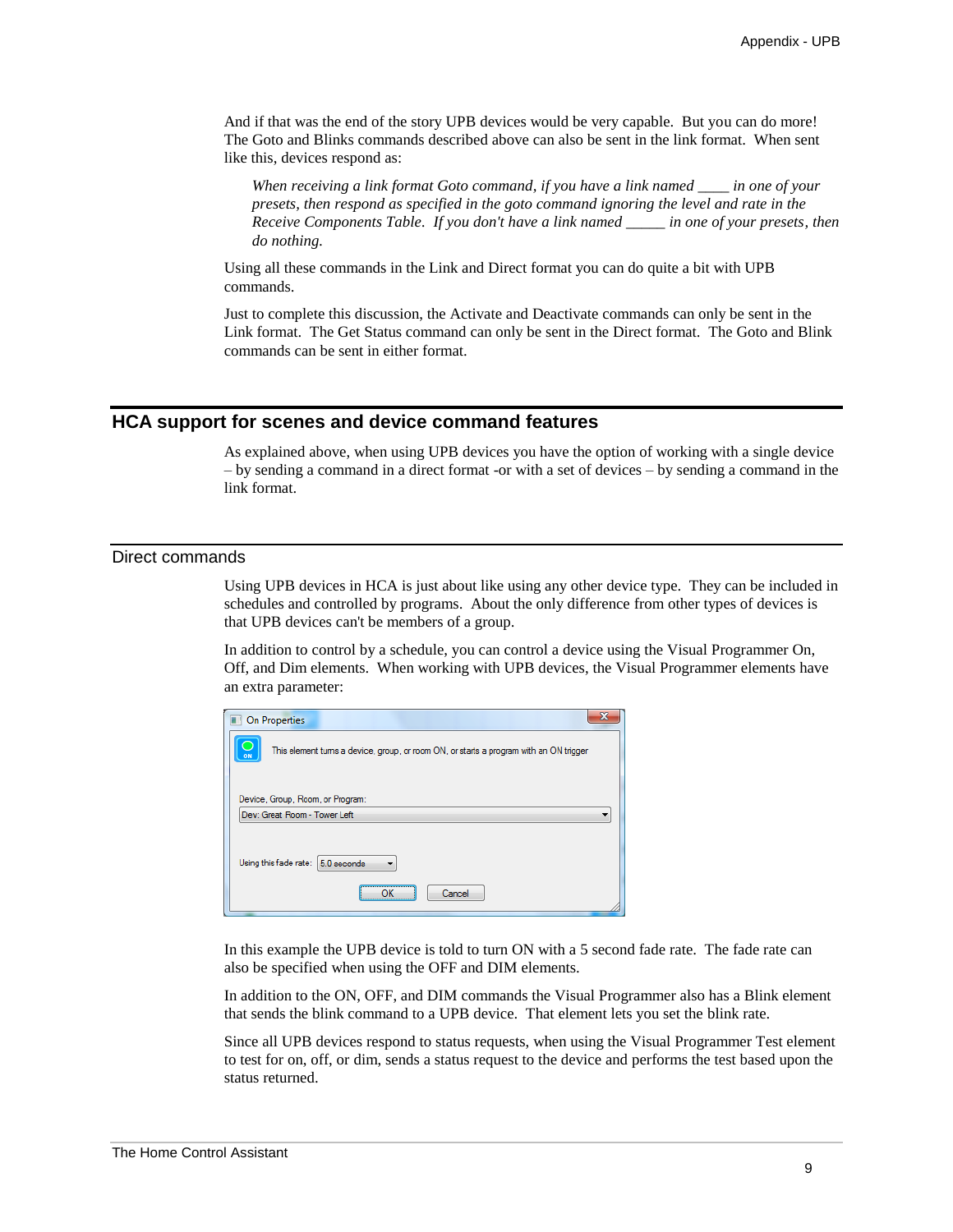There is one additional method in HCA that works with UPB direct commands and it applies only to keypads. In this case what you control are the keypad indicators. To do this the Visual Programmer ON element is used. For example:

| х<br><b>On Properties</b>                                                                   |
|---------------------------------------------------------------------------------------------|
| This element tums a device, group, or room ON, or starts a program with an ON trigger<br>ON |
| Device, Group, Room, or Program:<br>Dev: House - Emergency Keypad<br>▼                      |
| F LED                                                                                       |
| <br>Cancel                                                                                  |

In this example, the Library Keypad F indicator is turned ON. To turn it OFF, the OFF Visual Programmer element can be used.

While this section is entitled "Direct Commands", a direct command may not always be used with the device selected in the ON, OFF, or DIM elements. If you have configured in the device properties, as explained above, to use a link then the command is sent in a link packet.

| To better work with linked keypad indicators, control this device ON using this link:   Outside 100 (link 022) |  |
|----------------------------------------------------------------------------------------------------------------|--|
| and OFF using this link: Do not control by link                                                                |  |

# Scene or Link commands

In addition to controlling a single device with a direct command, you can also control a set of devices with a single command by sending a link command - in the HCA world called a *Scene*.

When used in HCA, the link names created in UPStart are called scene names. After you import a UPB network and right click on a device, in additional to the ON, Off, and Dim selections you also see all the scenes that the device responds to. For example: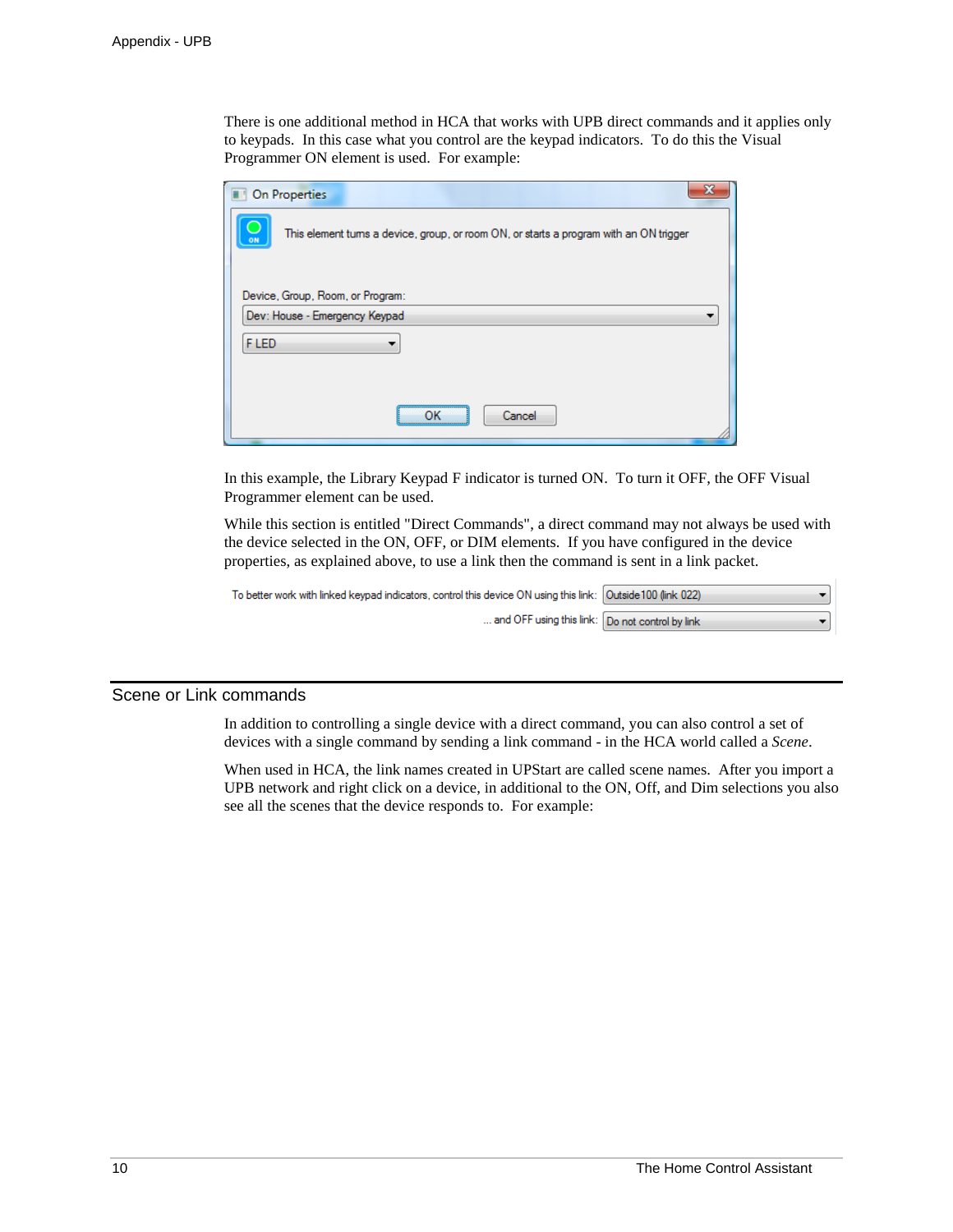| $\rightarrow$ |                       |             |
|---------------|-----------------------|-------------|
|               | On                    |             |
| Lights        | All Off               | channel (2) |
|               | All On                |             |
|               | Conversation          |             |
|               | Asleep                |             |
|               | Off                   |             |
|               | <b>Dim</b>            |             |
|               | Get status            |             |
|               | Schedule              |             |
|               | Suspend               |             |
|               | Icon                  | ь           |
|               | Locate in Design Pane |             |
|               | Show Log              |             |
|               | Properties            |             |

In this example the UPB device responds to the scenes named "All On", "All Off", "Conversation", etc. These names are the same as seen in the link table in UPStart.

Selecting one of these scene names in the popup menu causes HCA to send a UPB Activate command using that scene. This causes the selected device *and any other device* that responds to that scene to change their illumination level to match what is programmed for that scene.

If you want to send scene commands in a program, you can use the Visual Programmer Scene element:

| Scene Properties                                                                                                                                                                                                                                                     |        |                                                                                | $\mathbf{x}$ |
|----------------------------------------------------------------------------------------------------------------------------------------------------------------------------------------------------------------------------------------------------------------------|--------|--------------------------------------------------------------------------------|--------------|
|                                                                                                                                                                                                                                                                      |        | This element controls one or more devices pre-programmed to respond to a scene |              |
| Scene Name:                                                                                                                                                                                                                                                          |        | Effects:                                                                       |              |
| Great Room Towers On<br>Guest Bedroom Low<br>Guest Bedroom On<br>Guest Bedroom Very Low<br>Holiday Lights<br><b>Hot Water</b><br>Laundry Fan<br>Library Bar<br><b>Library Conversation 1</b><br><b>Library Conversation 2</b><br>Library Off<br>Library On<br>Action | ▲<br>Ξ | Library Conversation 1<br>- Library - Bar Light<br>Library - Bookcase Lights   |              |
|                                                                                                                                                                                                                                                                      |        |                                                                                |              |
| Scene Activate<br>Scene Deactivate                                                                                                                                                                                                                                   |        |                                                                                |              |
|                                                                                                                                                                                                                                                                      | ок     | Cancel                                                                         |              |

In this example, all devices that respond to the scene *Conversation*, changes their illumination level as setup in their preset for that scene.

The Visual Programmer Link element lets you send link commands as well: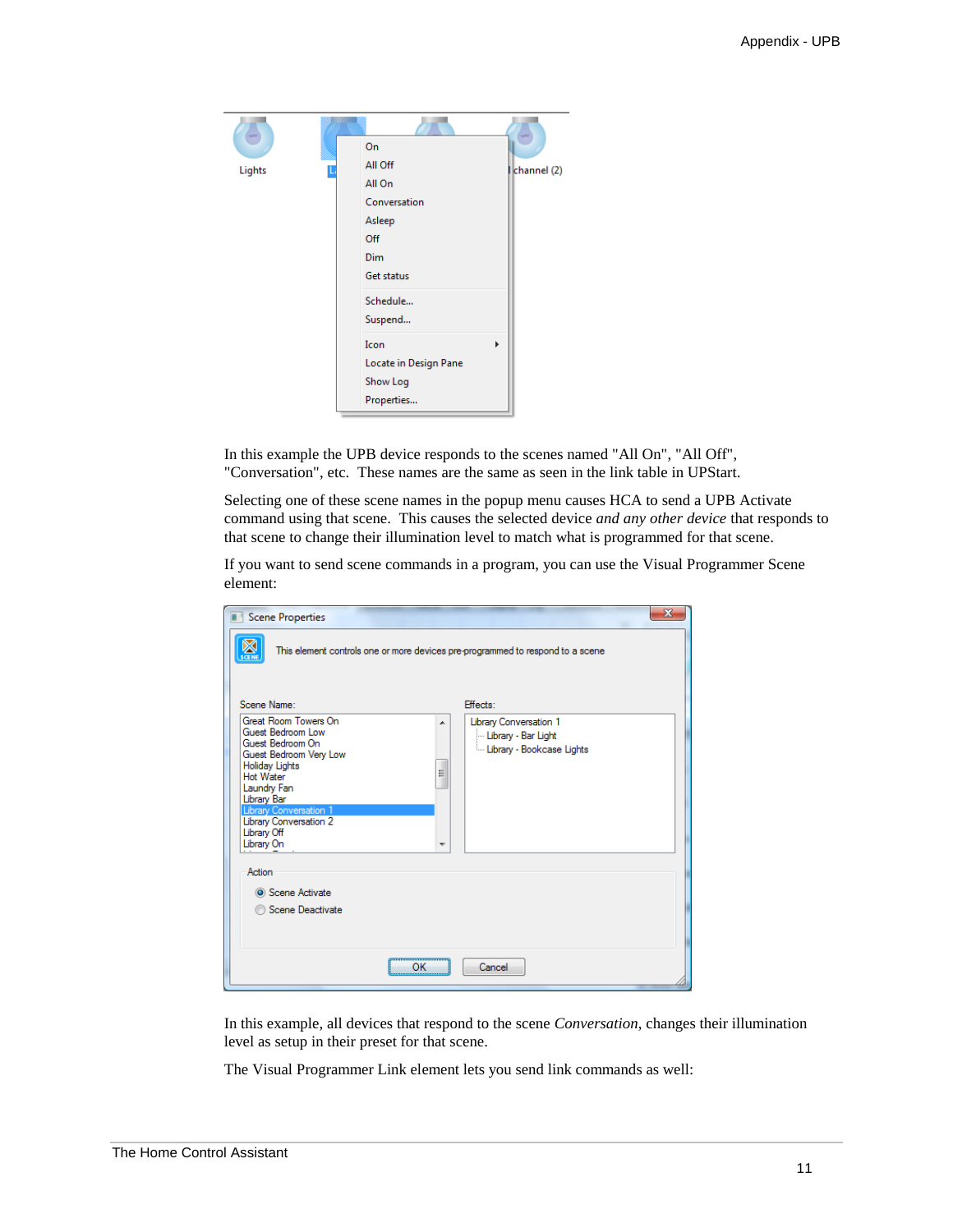| <b>UPB Link / Scene Properties</b>                                                            |
|-----------------------------------------------------------------------------------------------|
| This element changes lighting illumination by sending a UPB link command<br>LINK              |
| Link:                                                                                         |
| Everything Off (link 100)                                                                     |
| <b>O</b> Activate                                                                             |
| Deactivate                                                                                    |
| $\frac{1}{\sqrt{2}}$<br>0<br><b>Go to this level</b><br>Default<br>using this fade rate:<br>v |
| Blink at this rate<br>0.25 seconds                                                            |
| OK<br>Cancel                                                                                  |

All links imported from UPStart are listed. Choose a link and the command to send.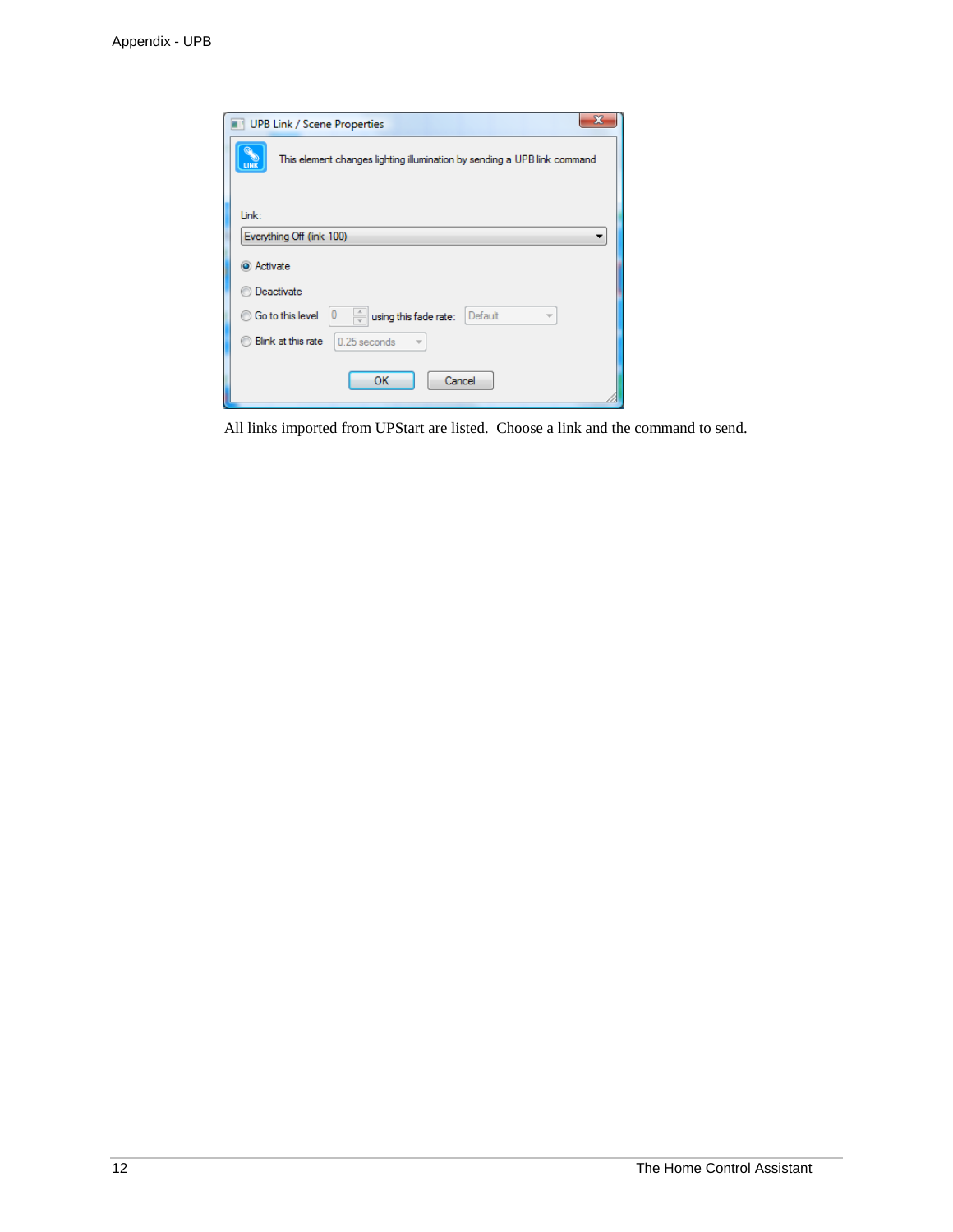# **Program triggers for UPB events**

Keypads and input modules transmit UPB commands when a button is pressed (keypads) or a circuit opens or closes (input modules). HCA can respond to those actions and initiate one of your programs. In this way you can use a UPB keypad to start a program and that program can act with the full range of HCA services from turning on lights to sending email.

**Hint**: Everything in this discussion applies to both keypads and input modules like the doorbell sense module and the telephone sense module. It also applies to the commands that a rocker switch paddle can be programmed to transmit.

If you are familiar with how keypads work in the X10 world, you may find UPB keypads much more capable but more complex to work with. Each button depression on a UPB keypad sends a UPB command. What that command is and what it does depends upon what was programmed in to it using UPStart. Each button on a keypad and each action of that button (single-click, doubleclick, hold and release) can be programmed to send a different command.

At first glance UPB keypads can appear to be a difficult to work with. What you **want** to say when using a UPB keypad to start a program is this: *If the user single-clicks this button then run this program.* But that is not that way things work in the UPB world. HCA isn't told which keypad button was pressed and what action was done (single-click, double-click, etc) – HCA only sees the command it sends.

So how do you create a program trigger in HCA that describes a UPB command? Also what happens if, in using UPStart, you change what the command associated with a keypad button is?

There are two ways UPB triggers are created for programs. Just like other program triggers it starts on the Triggers tab of the program property dialog.

| "Library - Library Key A" Properties                                                                          | $\overline{\mathbf{x}}$ |
|---------------------------------------------------------------------------------------------------------------|-------------------------|
| Name   Notes Triggers   Visual Programmer   Advanced   Restart   Icon   Display   Log   Schedule   References |                         |
| Start the program on any of these triggers:                                                                   |                         |
| When "Library - Keypad" A button Single-Click (Activate Conversation 1)                                       |                         |
| Add new trigger                                                                                               |                         |
|                                                                                                               |                         |
|                                                                                                               |                         |
|                                                                                                               |                         |
|                                                                                                               |                         |
|                                                                                                               |                         |
|                                                                                                               |                         |
|                                                                                                               |                         |
|                                                                                                               |                         |
|                                                                                                               |                         |
|                                                                                                               |                         |
|                                                                                                               |                         |
|                                                                                                               |                         |
|                                                                                                               |                         |
|                                                                                                               | Cancel<br>OK            |

There are two different types of UPB triggers you can create. UPB Action and UPB Powerline Message triggers.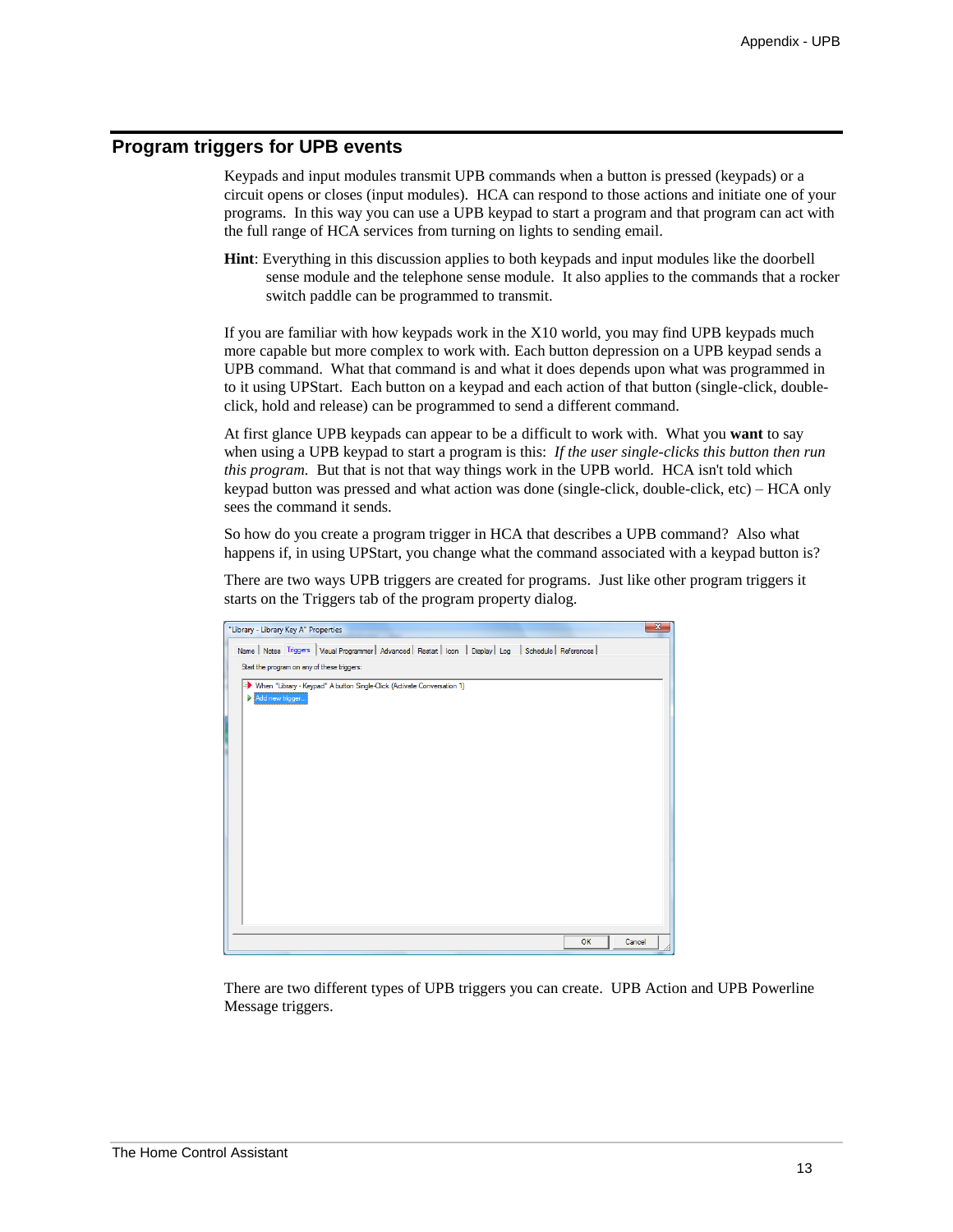# UPB Action Triggers

| Devices that transmit Dev: Library - Keypad<br>Action |              |              |           |           |                                       |
|-------------------------------------------------------|--------------|--------------|-----------|-----------|---------------------------------------|
|                                                       | Single-click | Double-click | Hold      | Release   |                                       |
|                                                       | O.           | $\circ$      | $\circ$   | $\bigcap$ |                                       |
|                                                       | $\subset$    | $\circ$      | $\circ$   | O         | Only those actions<br>that transmit a |
|                                                       | $\sigma$     | $\circ$      | $\circ$   | C         | command can be<br>selected.           |
|                                                       | $\circ$      | $\circ$      | $\circ$   | $\subset$ |                                       |
|                                                       | $\circ$      | $\circ$      | $\circ$   | $\circ$   |                                       |
|                                                       | O.           | $\circ$      | $\circ$   | $\subset$ |                                       |
| UP                                                    | C            | $\circ$      | $\subset$ | $\subset$ |                                       |
|                                                       | $\subset$    | $\circ$      | $\circ$   | $\subset$ |                                       |
|                                                       |              |              |           |           |                                       |

When creating a UPB Action Trigger, the dialog appears as:

This dialog lets you choose any of the available buttons for the keypad and the four different actions that can be done to that button. At the top of the dialog it shows not only what you selected – in this example, the Library Keypad A button single-click action – but also what that button was programmed to do – in this example, activate the *Library Bar Conversation* scene.

Using this dialog it *appears* that you are creating a trigger that starts a program when someone single-clicks the Library Keypad A button. But is it? The explanation above went to great lengths to say that this was impossible.

So what is *really happening* is that HCA creates a trigger that starts a program when it receives the *Activate Library Bar Conversation scene* command from the Library Keypad. It looks like you are selecting a button and an action, but in reality HCA creates a trigger based upon the command it knows (from the UPStart export) that button action sends.

So why all this discussion and why do you need be concerned if HCA handles all these details? Because if two buttons, or one button and two different actions, send the **same** command, HCA can't tell which button or action sent the command. For example, suppose that the A button singleclick action and the A button double-click action are programmed for the same command. If you create a trigger that says: "When Library Keypad A button single-click" and someone single-clicks *or* double-clicks the button, your program starts. Is that wrong? No. Unexpected? Maybe. Why does it happen? You said in your trigger "single-click" but the double-click action sent the same command and HCA is triggering on the command **and not** the button action so HCA can't tell the difference between a single-click and a double-click in this case.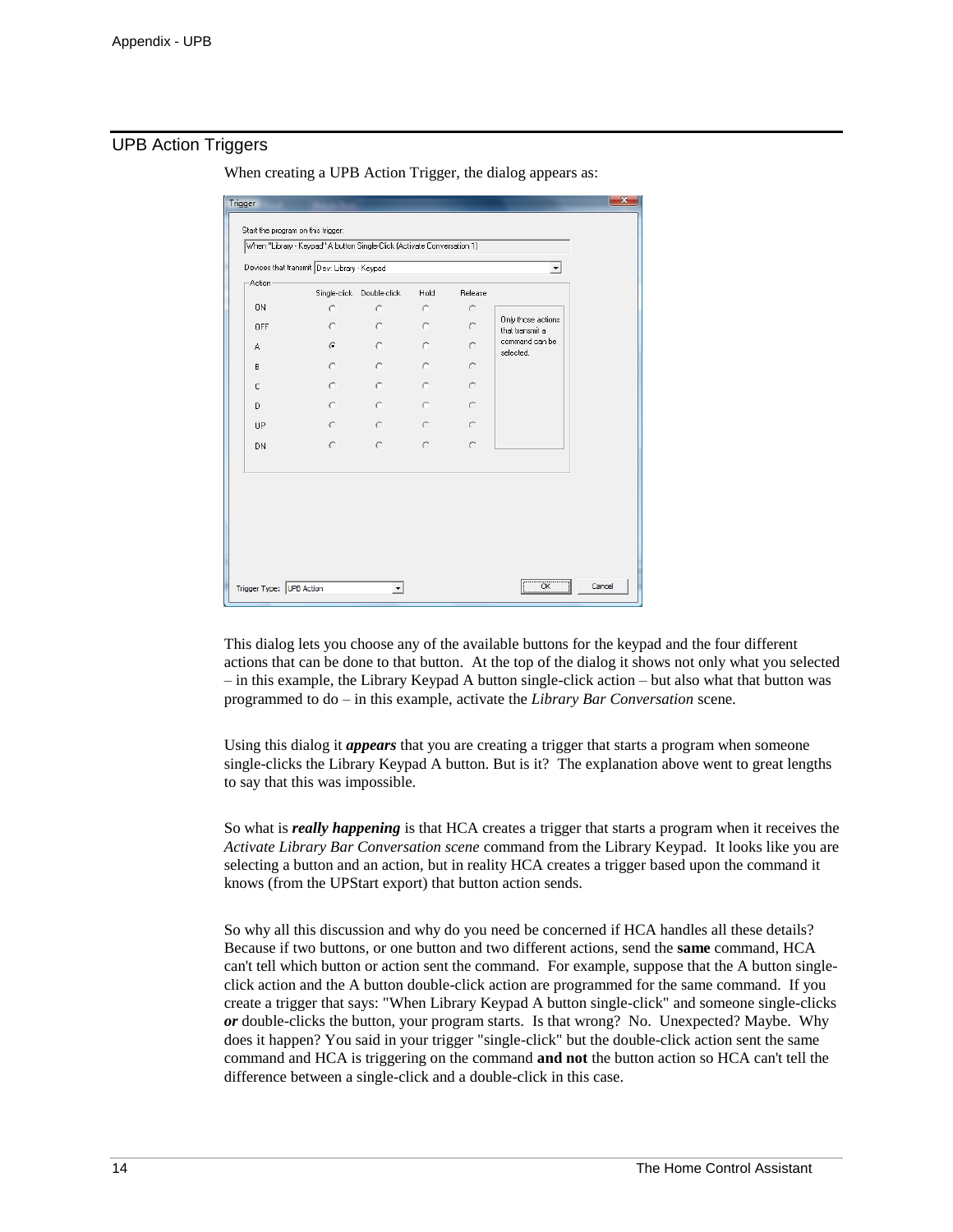**Hint**: UPB triggers are tricky. Better read this section over again, and then experiment with UPStart and HCA before settling on a final UPB design.

There are two additional details when working with UPB triggers:

First, if you have a button configured to send different commands on each press of the button – known as a toggle - HCA creates two triggers: one for the Activate and one for the Deactivate. In UPStart, the *Super Toggler* mode does this.

Second, what happens if you change the command associated with a keypad button and you already have a trigger defined for that button? When you re-import your design, as part of the import process the trigger is updated to match the new command programmed for that button and action.

For example, keypad button A when single-clicked sends the command: *Activate Late Night Scene* and the HCA program *Go to bed* has a trigger for keypad button A. Now suppose using UPStart you change button A to send *Activate Early Morning scene* when single-clicked. When you reimport the network file, as part of the import the trigger is updated. Your program still starts when keypad button A is single-clicked even though the command changed.

# UPB Powerline Message

Unlike the simpler UPB Action trigger, this type of trigger is more powerful but more complex. Creating a trigger of this type displays this dialog:

| Start the program on this trigger:<br>When "Any" sends [Goto 000 xxx xxx] to "Library - Bar Light"<br>Source<br>Any<br>$\blacktriangledown$<br>Destination<br>Unit id: 8<br>÷<br>C Direct<br>Dev: Library - Bar Light<br>٠<br>Link id: $ 1$<br>$C$ Link<br>Link001<br>Message<br>Goto Off<br>Custom<br>Match Command<br>Goto<br>$\overline{\triangledown}$ Match argument 1<br>lo.<br> 0 <br>÷<br>to<br>255<br>€<br>Match argument 2<br>255<br>÷<br>to<br>255<br>싂<br>255<br>Match argument 3<br>to |  |
|-----------------------------------------------------------------------------------------------------------------------------------------------------------------------------------------------------------------------------------------------------------------------------------------------------------------------------------------------------------------------------------------------------------------------------------------------------------------------------------------------------|--|
|                                                                                                                                                                                                                                                                                                                                                                                                                                                                                                     |  |
|                                                                                                                                                                                                                                                                                                                                                                                                                                                                                                     |  |
|                                                                                                                                                                                                                                                                                                                                                                                                                                                                                                     |  |
|                                                                                                                                                                                                                                                                                                                                                                                                                                                                                                     |  |
|                                                                                                                                                                                                                                                                                                                                                                                                                                                                                                     |  |
|                                                                                                                                                                                                                                                                                                                                                                                                                                                                                                     |  |
|                                                                                                                                                                                                                                                                                                                                                                                                                                                                                                     |  |
|                                                                                                                                                                                                                                                                                                                                                                                                                                                                                                     |  |
|                                                                                                                                                                                                                                                                                                                                                                                                                                                                                                     |  |
|                                                                                                                                                                                                                                                                                                                                                                                                                                                                                                     |  |
|                                                                                                                                                                                                                                                                                                                                                                                                                                                                                                     |  |
|                                                                                                                                                                                                                                                                                                                                                                                                                                                                                                     |  |
|                                                                                                                                                                                                                                                                                                                                                                                                                                                                                                     |  |
|                                                                                                                                                                                                                                                                                                                                                                                                                                                                                                     |  |
|                                                                                                                                                                                                                                                                                                                                                                                                                                                                                                     |  |
|                                                                                                                                                                                                                                                                                                                                                                                                                                                                                                     |  |
|                                                                                                                                                                                                                                                                                                                                                                                                                                                                                                     |  |
|                                                                                                                                                                                                                                                                                                                                                                                                                                                                                                     |  |
|                                                                                                                                                                                                                                                                                                                                                                                                                                                                                                     |  |
|                                                                                                                                                                                                                                                                                                                                                                                                                                                                                                     |  |
|                                                                                                                                                                                                                                                                                                                                                                                                                                                                                                     |  |
|                                                                                                                                                                                                                                                                                                                                                                                                                                                                                                     |  |
| Cancel<br>OK<br><b>UPB Powerline Message</b><br>Trigger Type:                                                                                                                                                                                                                                                                                                                                                                                                                                       |  |

To use this type of trigger you must have a working knowledge of UPB powerline commands. This requires that you read and understand the UPB message and command documents available from Powerline Control Systems.

What you specify in this dialog is each component of the command that you want to trigger on. These components are: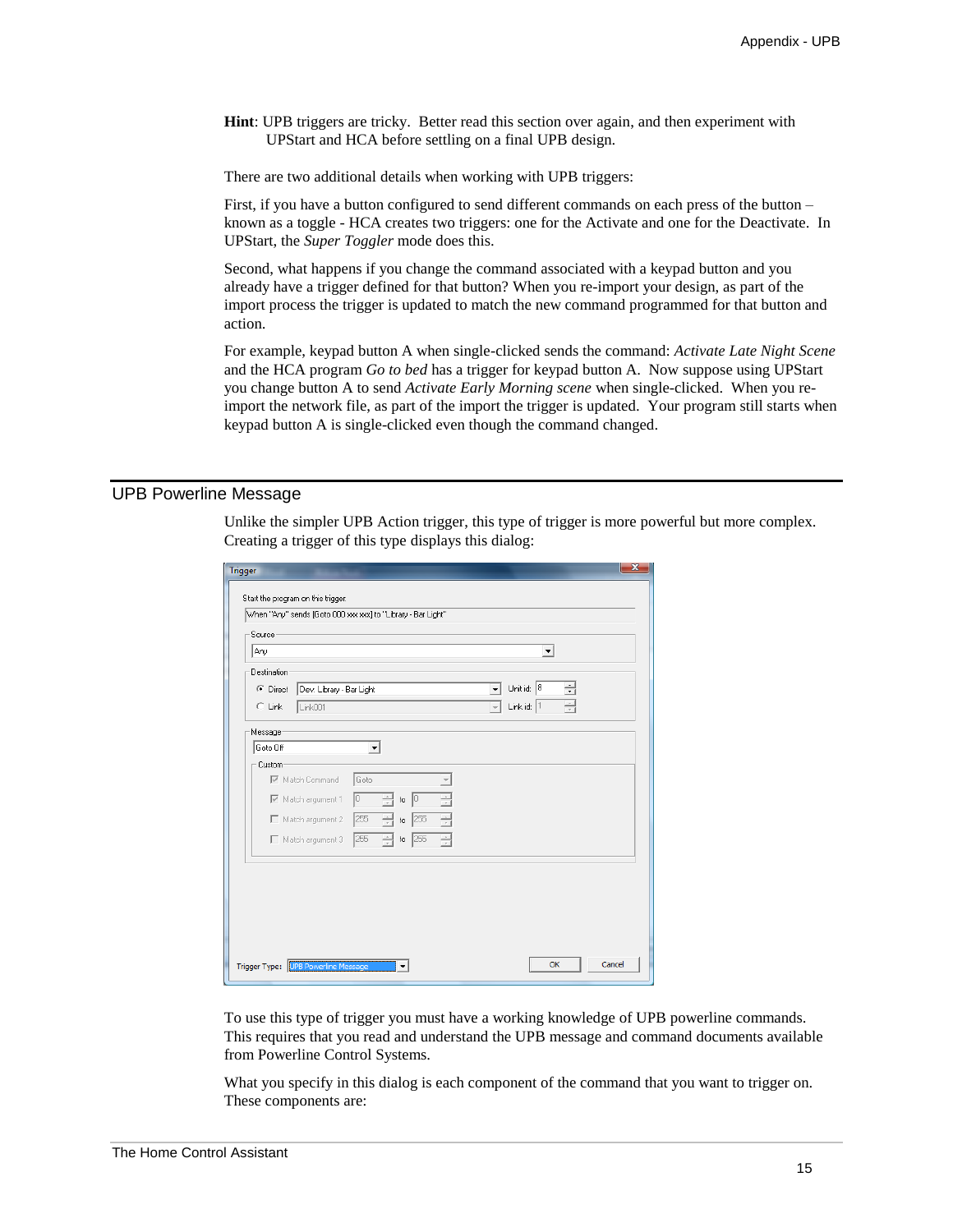- 1. The source device. This is specified by selecting one of the UPB devices in your network.
- 2. The destination. This could either be a link (select a link name) or a direct command (select a device).
- 3. The parts of the message. This is the command and its arguments. You can choose if the trigger must match the command and/or its arguments and the permissible range of values for those arguments. Using this drop down in the Message box you can select the more common commands or by using the controls in the custom box you can completely specify a UPB command.

# **Hints and Tips**

#### **Using UPStart**

When just starting out with a UPB network you may often find yourself wanting to switch back and forth between UPStart and HCA. This can be a problem as only one application can use the PIM at one time. To make it simpler, HCA essentially allows you to "toggle" between HCA and UPStart if you use the following method:

1. First, in UPStart open the options dialog by selecting from the UPStart menu: Tools – Options. There are two options that you should enable.

**Reopen last file loaded when UPStart begins**. This makes it simpler to get back to your network file each time UPStart starts.

**Auto Export on File Save**. After you export from UPStart the first time, UPStart remembers the path you exported to. This option re-exports to that same file each time you do a save. This makes sure that the export file always contains up to date information.

2. Then, whenever you are in HCA and you want to work with UPStart, press the *Setup* button in the *Protocols* ribbon category. This dialog appears:



Press the UPStart button. At this point, HCA relinquishes its control of the PIM, then UPStart starts and its main window appears on your screen. Use UPStart to make your network and device modifications and when done, exit UPStart with File - Exit. Since in the first step above you selected the "Auto Export on File Save", by exiting UPStart you are automatically saving and exporting your UPB network. Then switch back to HCA and close this dialog with the Close button.